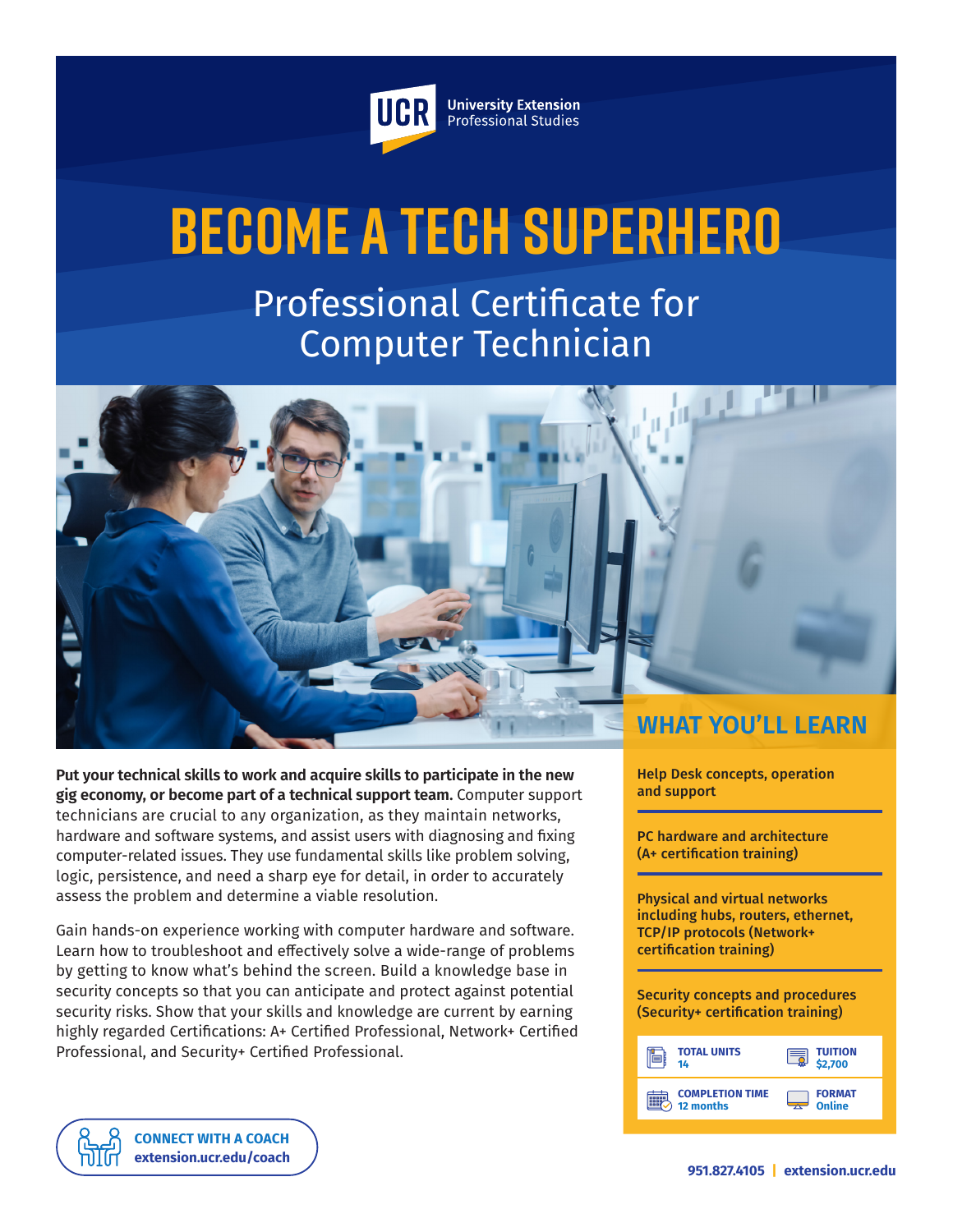**TUITION \$2,700**

# **Professional Certificate for Computer Technician**

## **BENEFITS OF EARNING A CERTIFICATE**

There are several reasons why, Bachelor's degree in hand, you might be considering continuing your studies. An upgraded education section on your resume can open the door to a new career, or, if you're already working, lead to a promotion and a higher salary. While you're working, going back to school is an excellent way to stay current in rapidly changing fields, or, if you've been away from the workforce for a while, to quickly get caught up in the latest trends, concepts, and advances.

While there are as many paths to follow, as there are reasons to follow them when approaching continuing education, there is enormous value in terms of time, financial investment, and personal flexibility while gaining practical training from working professionals in your industry that extends beyond the theory of the classroom and into the real world.

**Pay per individual course**

as you register.

## **PAY AS YOU GO**



#### **KEY BENEFITS INCLUDE:**

- UC quality curriculum
- Professional endorsements
- Schedule flexibility
- Variety of courses and programs
- Instruction from professional leaders in the industry

AVERAGE COURSE TUITION **\$690-740** PER (4 UNIT) COURSE

*\*Learn more about [tuition assistance](https://extension.ucr.edu/helpcenterstudentresources/financialandtuitionassistance).*

### **CAREER INFORMATION**



**TOTAL UNITS 14** 

Ŀi

**12 months**

**BBP**